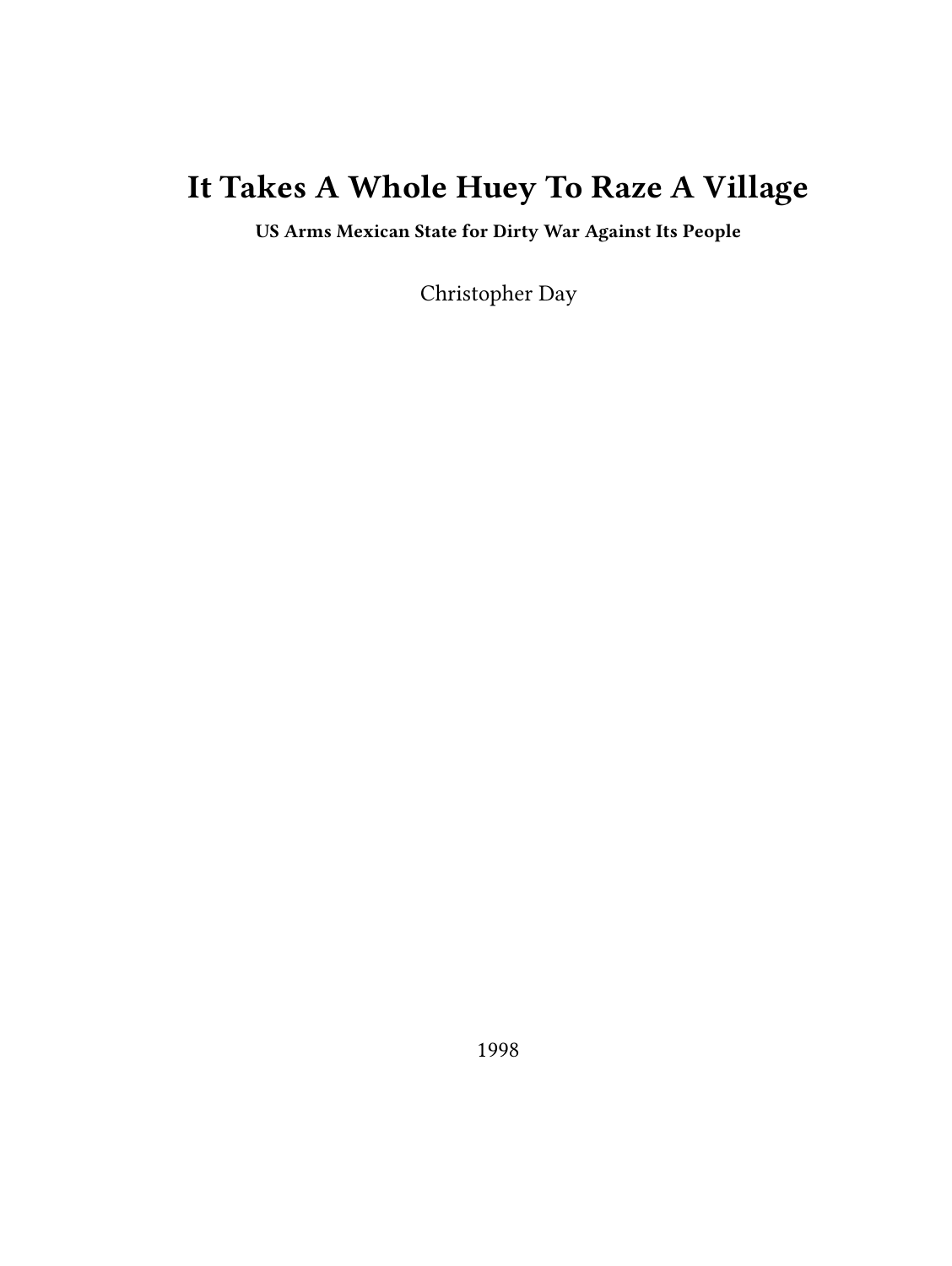# **Contents**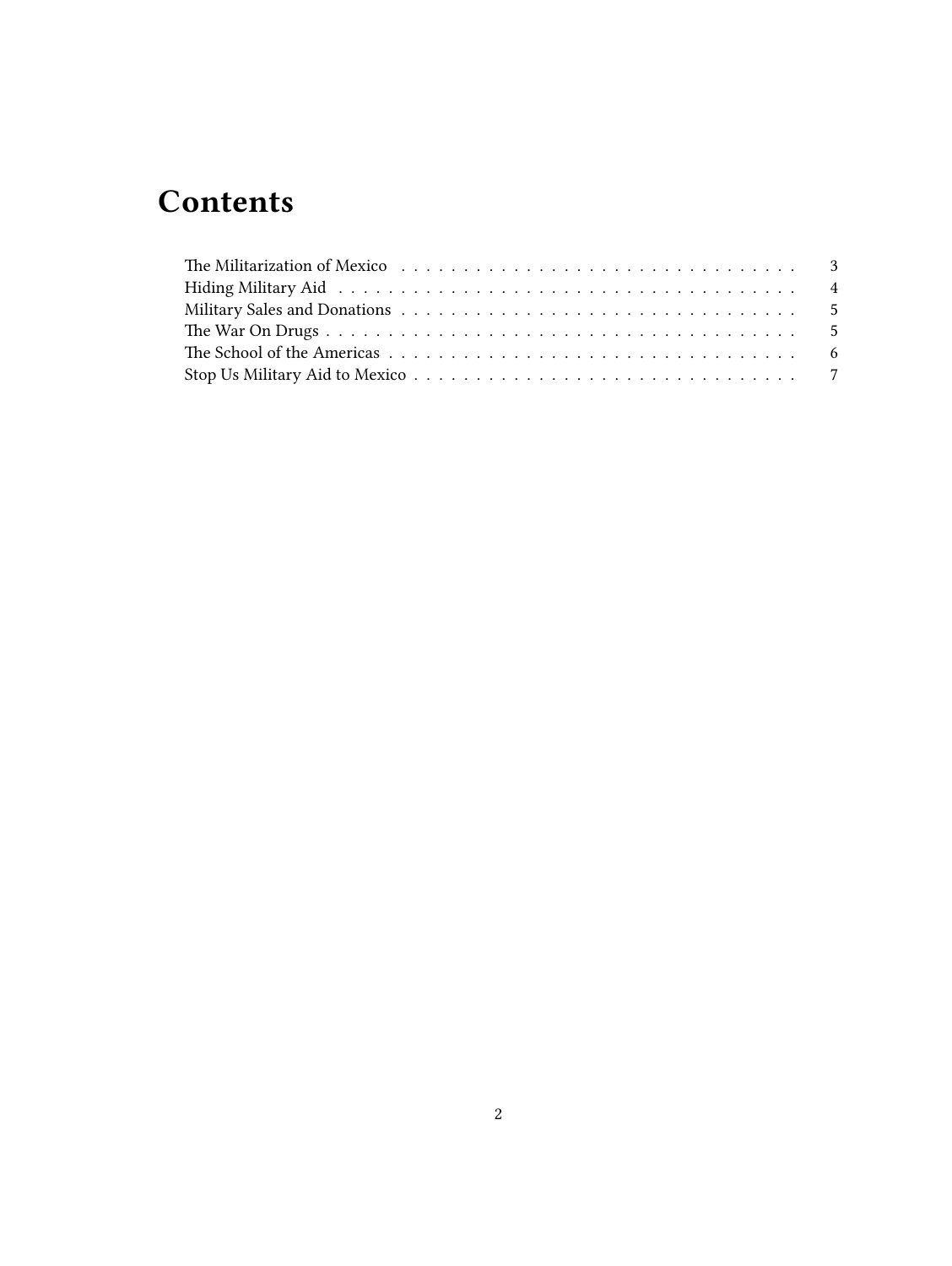Twice a day, every day, about 25 US-made Humvees carry about 175 nervous Mexican soldiers toting US-made M-16 automatic rifles and heavier weapons through the Zapatista village of La Realidad. La Realidad is the headquarters of the military leadership of the Zapatista National Liberation Army (EZLN). The troop convoys have become a fact of life for the residents of La Realidad, including the many refugees from the village of Guadalupe Tepayac who were driven from their homes by the Mexican Federal Army in February 1995. In early October the Federal Army soldiers built a new military encampment on the banks of the Rio Euseba on the other side of La Realidad. This new encampment is the latest stage in the military encirclement of the Zapatistas and in the increasing militarization of Mexico. The rapid growth in the Mexican police state has depended on large quantities of US military aid.

Historically the Mexican military differs from those of the rest of Latin America in two respects: It does not wield much political power. And the Mexican military has maintained a degree of relative independence from US domination. Mexico has been invaded repeatedly by the US and the Mexican military has long considered the US its most likely external enemy. Until recently Mexico has relied less on the US for military training than any other Latin American country. Mexicans at large harbor considerable opposition to close military ties with the US.

### <span id="page-2-0"></span>**The Militarization of Mexico**

While the most intense militarization of Mexico followed the Zapatista uprising in 1994, the process of militarization dates to the early '80s. In 1982 when the Mexican Peso collapsed Mexico found itself unable to pay its foreign debt. In exchange for international loans the Mexican ruling party, the Party of the Institutionalized Revolution (PRI), implemented a series of austerity measures; they slashed state programs and sold off public industry. Having faced a number of guerrilla movements in the 1970s, the ruling elite no doubt knew that the austerity measures it imposed risked renewed popular revolt. While the PRI slashed public services they beefed up the Mexican military—with quiet but unparalleled assistance from the US. In all categories of military assistance, including military training, Mexico received more aid from the US between 1982 and 1990 than it had in the previous three decades.

Immediately after the 1994 Zapatista uprising Mexico embarked on a dramatic expansion of the military in terms of size, equipment and training and in terms of political power. In 1995 alone the military budget grew by 44% to about \$4.5 billion a year and the armed forces appear to have been expanded to a current estimate of over 200,000 troops. Many parts of rural Mexico have been placed under military control since the Zapatista uprising and the appearance of the Popular Revolutionary Army (EPR) in 1996. 25,000 soldiers are based in 40 military encampments in the conflict zone in Chiapas, with another 40,000 troops in the immediate area.

The establishment of military rule in many areas is complemented by the increasing domination of the police forces by the military across the country. Active or former military officers now direct state police forces in 21 out of Mexico's 31 states. The whole command structure of the Mexico City police force was replaced with military officers and the entire Federal police force of Baja California is being replaced with soldiers.

No surprise that along with this militarization comes a dramatic disintegration of human rights. In Mexico City elite units of the police recruited from the military have made mass arrests in working-class neighborhoods and summarily executed suspects. Mexico leads the world in polit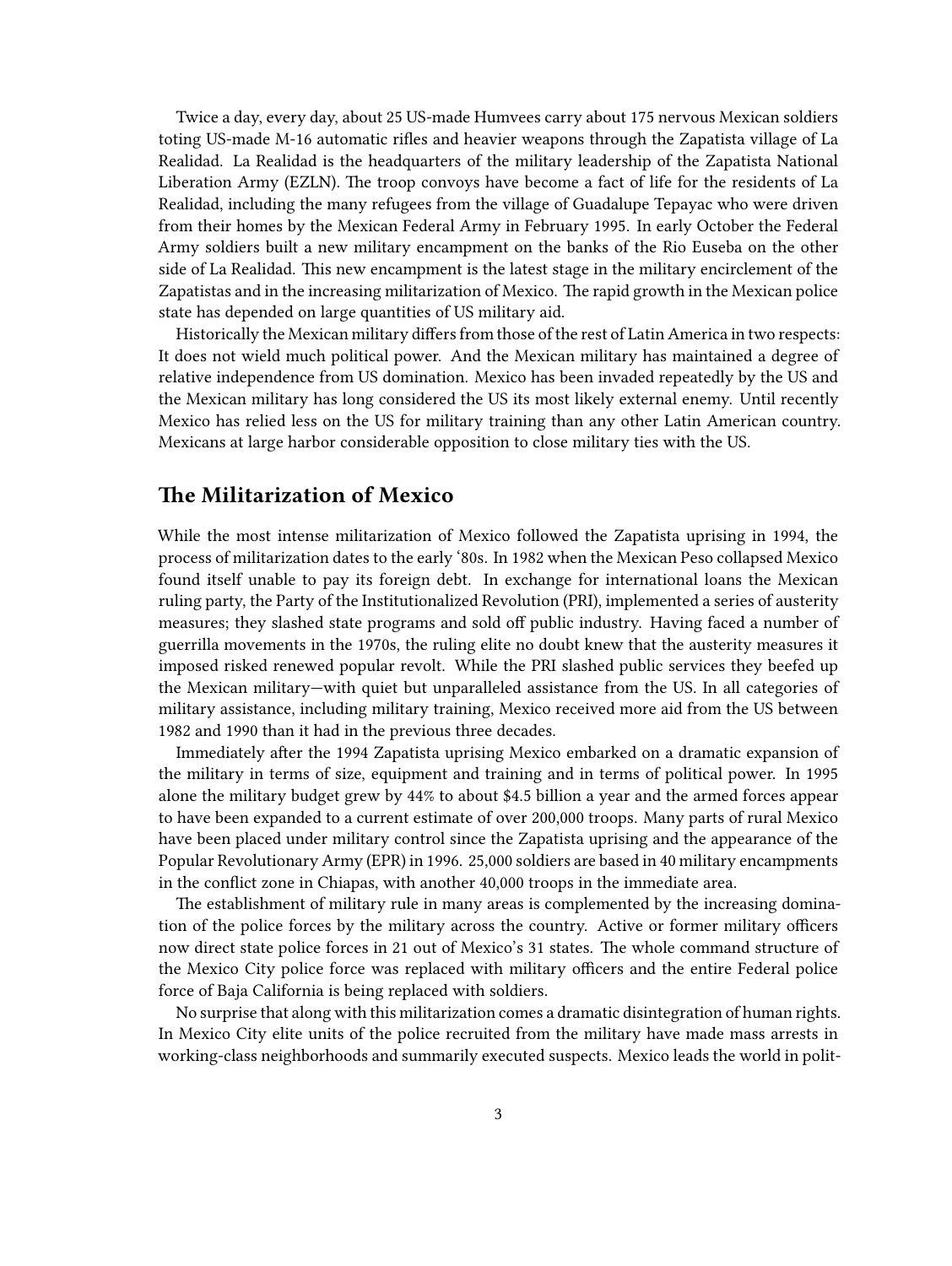ical murders of journalists. Members of the opposition parties and other political organizations are routinely arrested and frequently "disappeared." A report by the Latin American Federation of Associations of Families of the Detained and Disappeared documented 1,300 such disappearances, 80% of them from the indigenous communities of Oaxaca, Chiapas, Guerrero and Puebla. These numbers don't include the political murders of over 400 members of the Revolutionary Democratic Party (the PRD, a center-left opposition party). In the militarized zones of Mexico government-sponsored paramilitary organizations have taken the government's war of counterinsurgency into poor and indigenous communities to sow division. A special counter-insurgency unit of the military called the Rainbow Task Force coordinates these efforts to disrupt the indigenous resistance movement. Right-wing paramilitary organizations in Chiapas have terrorized many indigenous communities, particularly in the North of the state and more recently in Los Altos. A state of virtual civil war exists in many communities like San Pedro, Chenalhó where paramilitaries killed at least eight campesinos in November and two more are missing and presumed dead. Hundreds of people have been burned out of their homes in Chenalhó.

## <span id="page-3-0"></span>**Hiding Military Aid**

The militarization of Mexico and the dirty war being waged against the Mexican people has been made possible by a dramatic escalation in US military aid to Mexico. The US and Mexican states badly want to hide their new relationship in for a couple of reasons. US military involvement in Mexico is very unpopular among Mexicans and its exposure would only further undermine an already unpopular government. The US government hopes to avoid the development of a mass movement in the US like those of the 1980s that demanded an end to US military aid to the right-wing dictatorship in El Salvador and the Nicaraguan Contras. Extensive US investments in Mexico and the threat of social unrest spilling over the US/Mexican border mean that popular insurgencies in Mexico pose a much more dire threat to the interests of the US corporate and financial elite than all of the revolutionary movements in the rest of Latin America combined. And so the US and Mexican ruling classes have great stake in keping their policies free from public scrutiny and dissent.

While the public record reveals a dramatic increase in US military aid to Mexico since the Zapatista uprising, a great deal of military aid arrives in Mexico under the cover of anti-drug trafficking assistance and is therefore not reported to the US public. A June 1996 US Government Accounting Office report documents the use against the Zapatistas of equipment training and intelligence assistance intended for anti-drug purposes. The shipment and distribution of large quantities of military equipment of US origin reported in the Mexican press cannot be accounted for in publicly-reported US military assistance. The US can hide such aid in two ways. The Arms Control Export Act requires that the administration only notify Congress of international military sales in excess of \$14 million. By parceling such sales into smaller units the Clinton administration avoids the reporting requirement. On top of this, reduced price or free Excess Defense Article transfers are not covered by the Arms Control Export Act. By defining various items as military surplus and offering them to Mexico for free or at a discount the administration can avoid reporting such aid to Congress. The second route for covert aid is through intelligence agency budgets. The CIA houses its largest Latin American office in Mexico City. Even the FBI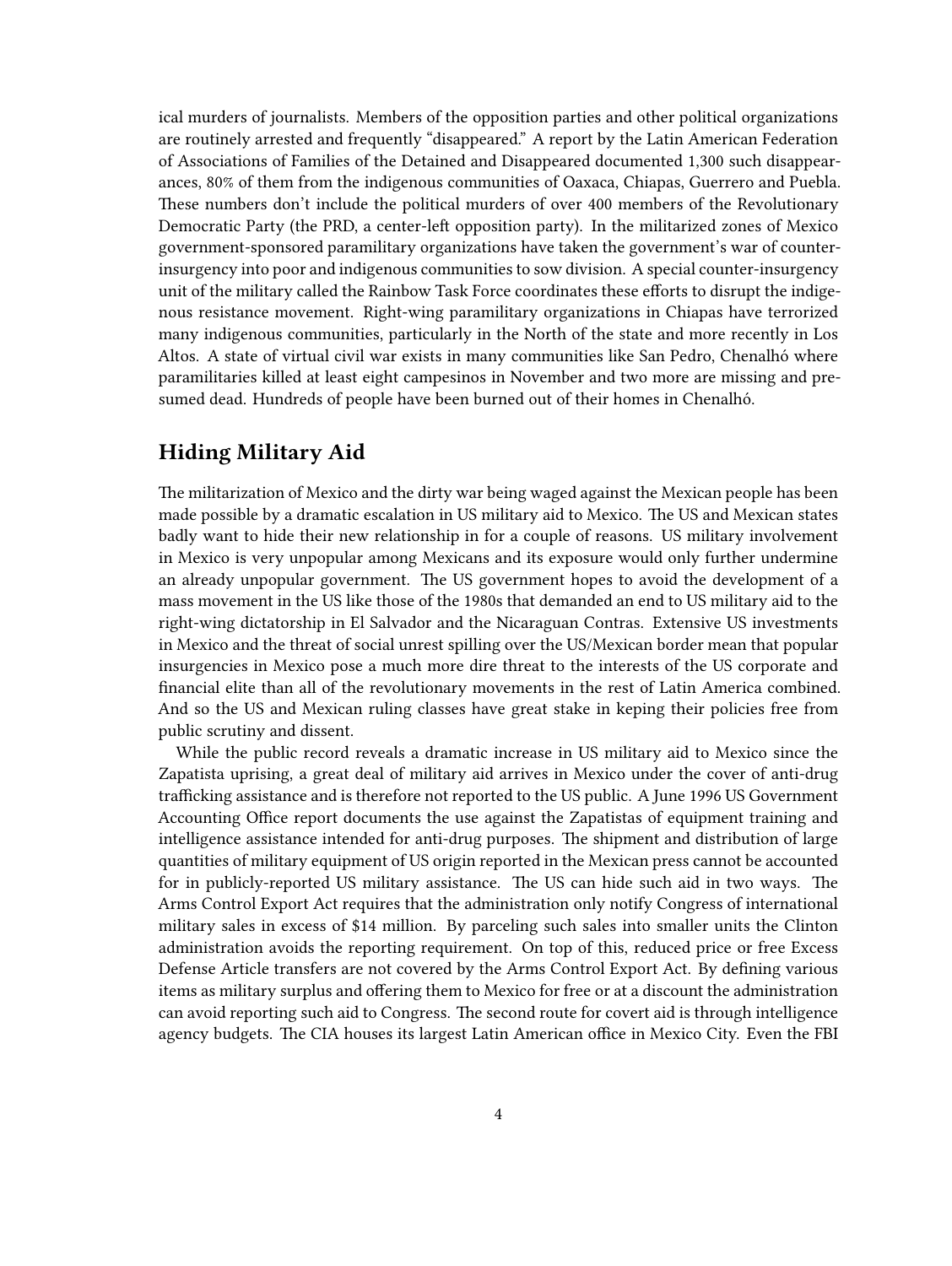maintains an office in Mexico City. Intelligence agency budgets are kept secret; they provide a perfect cover for such military assistance.

Despite huge US expenditures on curbing drug trafficking from Mexico there has been no reduction in the flow of narcotics. The Mexican military (which receives much of the anti-drug assistance) is actually heavily involved in the drug trade. Mexican newspaper La Jornada reports that an estimated 40% of the profits of that trade go to the Mexican police and military. In so far as the US engages in ineffective attempts at interdiction or even provides assistance to the trade it claims to be fighting, it supports the Mexican military at the price of further misery and violence in the impoverished urban centers of the US.

Finally a certain amount of military aid is directed to Mexico by proxy. Israel and Argentina (both prime recipients of US military aid) train Mexican police forces in counter-insurgency tactics much in the same way that Israel aided the military dictatorship in Guatemala and the apartheid regime in South Africa in the 1980s when US public opinion made it impossible for the US to offer such aid directly.

#### <span id="page-4-0"></span>**Military Sales and Donations**

The US is the Mexican military's main foreign source of arms and other military equipment. US military transfers to Mexico are 16 times those from France, Mexico's second largest source of arms and equipment. Publicly reported US arms sales to Mexico from 1987 to 1996 totaled over \$358 million. The biggest single annual increase took place in 1994 when sales jumped from \$16 million to almost \$54 million. Other sources reveal \$78 million in authorized sales that year. An additional \$37 million in military "draw downs" of excess equipment has also been reported as well as a \$1 million grant for special training for 200 Mexican soldiers. As documented in La Jornada and by the Federation of American Scientists, US military equipment delivered to Mexico in this period includes:

Bell 212 helicopters; 20 Bell UH-1H Huey helicopters (plus 12 more inoperable Hueys for spare parts); 6 Sikorsky helicopters; 4 satellite guided UH-60 Blackhawk helicopters; 6 Blackhawk transport helicopters; 22 McDonell-Douglas helicopters; F-5 aircraft; 13 Cessna observation planes; 78 fixed wing planes; 20 C-130 transport planes; 4 C-26 reconnaissance planes; 23 Tanks; 7,500 bulletproof Humvee armored troop carriers; Anti-Riot vehicles and Water Cannons; 1,500 other military vehicles; 1 survey ship, 2 auxiliary ships, 1 salvage ship, and 2 Knox-class frigates; 1,615 machine guns; 3,300 flame throwers; 360,000 grenades; 266 electric prods; 1,000 parachutes plus hundreds of thousands of other items including: combat rations, helmets, flack vests, canteens, night vision equipment, electronic command and control equipment, radar units, semi-automatic rifles, ammunition, gas masks and other equipment.

#### <span id="page-4-1"></span>**The War On Drugs**

The "War On Drugs" has provided some of the best cover for US military aid to Mexico. General Barry McCaffrey, Clinton's Drug Czar, only two years ago headed the US Armed Forces Southern Command, responsible for all US military activity in Latin America. Almost all of the military helicopters as well as C-130 troop transport planes were provided to Mexico under the auspices of drug interdiction efforts. Their use in the initial military response to the Zapatista uprising in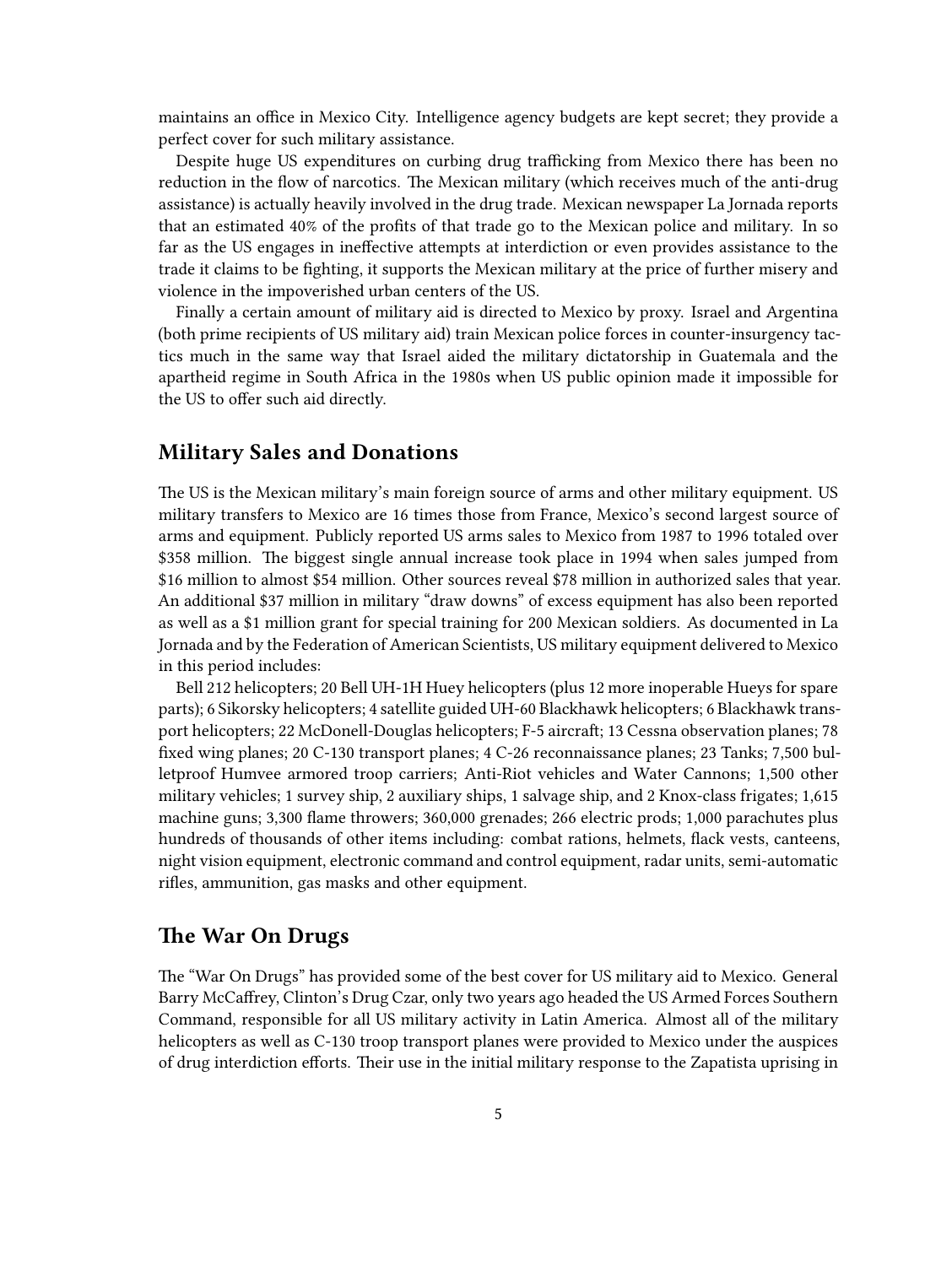January 1994 in blatant violation of the requirement that they only be used for anti-drug activity is well documented and widely reported in the National Catholic Reporter and La Jornada. In spite of this violation there has been a steady increase in Drug War assistance to Mexico. Much of the equipment provided in the name of the War On Drugs is being used in Chiapas and other southern states even though the heaviest drug traffic takes place in the northern states of Mexico that border the US.

US officials acknowledge the 'versatility' of military assistance by the US in pursuit of the drug war. In an internal Southern Command memo exposed in Covert Action Quarterly (Winter 96–97), Staff Judge Advocate to Gen. McCaffrey, Col. Warren D. Hall, said "It is unrealistic to expect the military to limit use of the equipment to operations against narcotraffickers. The light infantry skills US Special Operations forces teach during counter-drug deployments can be used by armed forces in their counter-insurgency as well." Such 'unrealistic' expectations that the US abide by its own laws remain so in part due to the loose and inconsistent US oversight process. Until recently, mandated inspections of the use of US-supplied equipment occurred once a year and always with advance notice. This policy was officially modified in September 1996 under pressure from Congress to allow unannounced inspections but there is no evidence of any change in the actual practice and little reason to expect such a change since the use of Drug War equipment for counter-insurgency purposes clearly and conveniently secures both states' interests in crushing oppositional movements in Mexico.

In addition to equipment and training, the US provides Mexico with considerable assistance in the area of intelligence in the name of the War On Drugs. Over the past five years the portion of the US anti-drug budget allocated for military surveillance has increased 400%. Much of this money is going to operations in Mexico. According to La Jornada US Condor spy planes with silent flight capacity and infrared sensors have been used to gather information on the location and movements of the EZLN since May 1994. US intelligence information was used to determine the supposed real identity of SubComandante Marcos prior to the February 1995 military offensive against the Zaptistas. Given the Mexican military's heavy involvement in the international drug trade US intelligence on drug activities given to the Mexican military might just as well be handed to the drug traffickers themselves.

The use of Drug War assistance against the Zapatistas is particularly perverse since they strictly enforce their own laws against all drug and alcohol use in the territories within their control. Zapatista territory is probably the most drug-free area in the Americas. In Zapatista territory the military has been trying to pressure campesinos into growing marijuana, providing them with seeds and offering to buy their crop when they harvest it. This is clearly meant to both divide the Zapatista communities by encouraging the violation of Zapatista laws and to create a pretext for intervention in Zapatista territory.

#### <span id="page-5-0"></span>**The School of the Americas**

Another major form of US aid to the Mexican military takes the form of training at the School of the Americas (SOA), otherwise known as the School of the Assassins because of the atrocious human rights records of so many of its graduates. (See article on this page.) The SOA has trained its students in practices such as torture, executions, and false imprisonment. Mexico now sends more students to the SOA than any other country. In 1995–96 a record 500 students from the Mex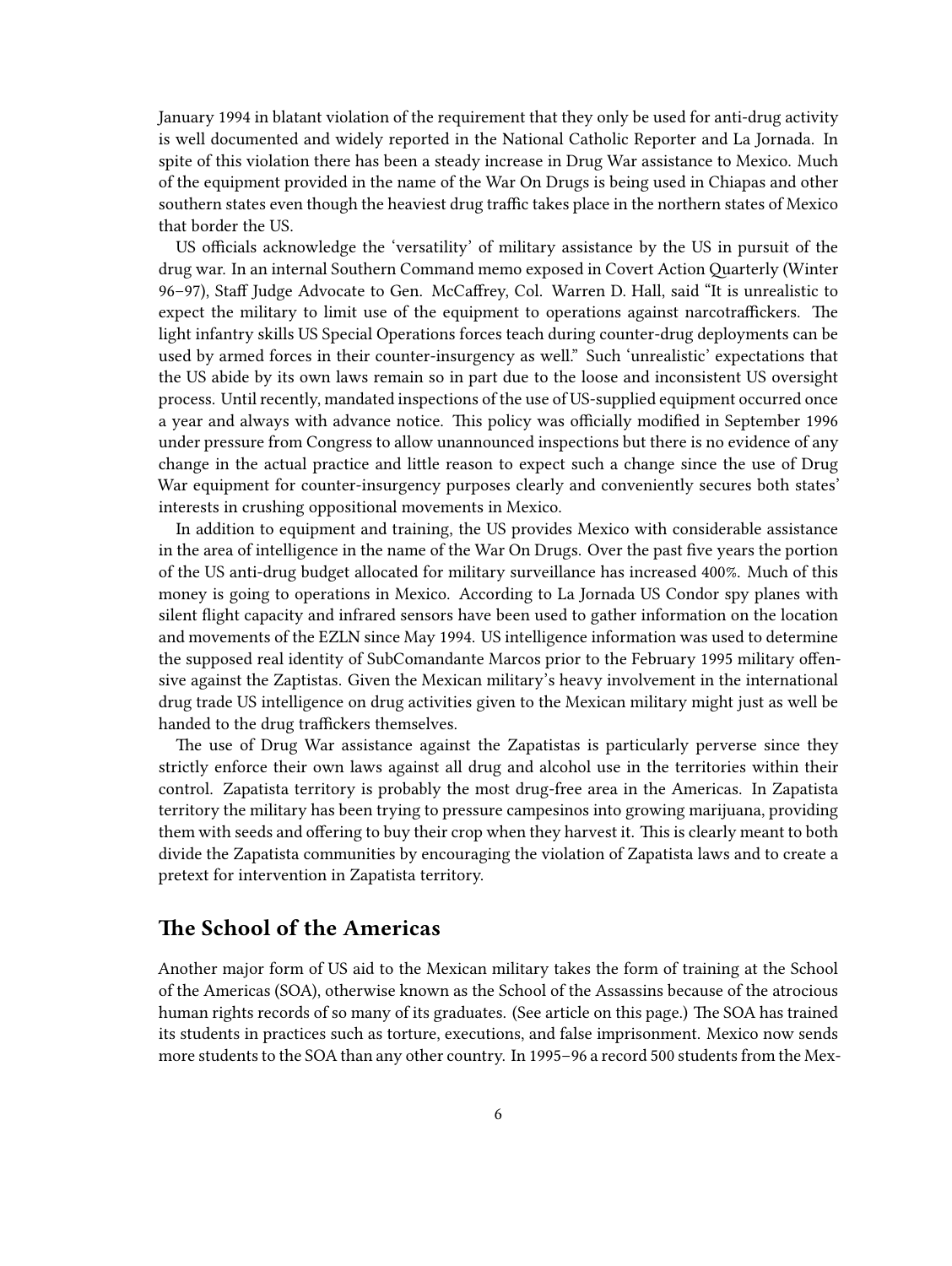ican military and police forces are believed to have attended a special "anti-drug" course at the SOA. SOA graduates are well represented among the generals in charge of counter-insurgency operations in Chiapas and other southern states. This includes the majority of commanders under General Armando Soto Correa, in charge of Rainbow Task Force counter-insurgency operations at the Mexican Army's General Headquarters in San Quintin, 15 kilometers from the Zapatista command in La Realidad. When the Zapatista uprising took place in 1994 three of the generals in the 31<sup>st</sup> Military Zone based in San Cristobal de las Casas in Chiapas were SOA graduates: Gaston Menchaca Arias, Miguel Leyva Garcia, and Enrique Alonso Garrido.

Another SOA graduate, General Juan Lopez Ortiz, commanded the troops that took the town of Ocosingo back from the Zapatistas in early January—an attack that included some of the worst atrocities of the military response to the Zapatista uprising. Troops under Lopez Ortiz tied the hands of Zapatista prisoners behind their backs before shooting them in the back of the head in the town's market. Lopez Ortiz had distinguished himself earlier in the 1970s waging a dirty war against the Party of the Poor in the state of Guerrero. Hundreds of campesinos were "disappeared" in the course of his campaign to stamp out that insurgency. SOA graduates have not confined their activities to Chiapas. In June 1995 a massacre of campesino activists took place near Aguas Blancas in Guerrero. The commander of the military region was General Adrian Maldonado Ramirez, another SOA graduate, who was eventually removed from the post as a result of public outrage at the massacre.

### <span id="page-6-0"></span>**Stop Us Military Aid to Mexico**

Mexico's dirty war against the popular movements of poor and indigenous peoples thus depends heavily on US military aid. The stakes in Mexico are very high. The US ruling class has considerably more to lose in Mexico than it had in Viet Nam or in any other conflict since World War II. Colonel Rex Applegate, who represents US military and police equipment companies in Mexico has said that US interests in Haiti and Cuba, for example, "pale by comparison" to the threat of a revolution in Mexico. A January 13, 1995 Chase Manhattan Bank memo on investments in Mexico stated bluntly that "The government will need to eliminate the Zapatista insurgency in Mexico to demonstrate their effective control of the national territory and security policy." Less than a month later the Mexican Federal Army launched their brutal offensive against the Zapatista communities.

The powers that be understand that a revolutionary situation in Mexico could have profound implication within the US. The Next War by Peter Schweitzer and former Defense Secretary Caspar Weinberger poses the scenario of a US war with Mexico as a result of massive immigration to the US and social breakdown in Mexico. They argue for the need for a US invasion of Mexico under such circumstances. A 1994 Pentagon briefing paper disclosed in La Jornada of August 31, 1996, argued similarly that it was "conceivable that deployment of US troops to Mexico could be received favorably if the Mexican government were to confront the threat of being overthrown as a result of widespread economic and social chaos."

If our rulers take the possibility of revolution in Mexico seriously, shouldn't we? By launching a movement for an end to US military aid to Mexico activists in the US have a unique opportunity to offer concrete assistance to the struggling people of Mexico. Consider this scenario: a successful revolutionary movement in Mexico would open up huge possibilities for renewed so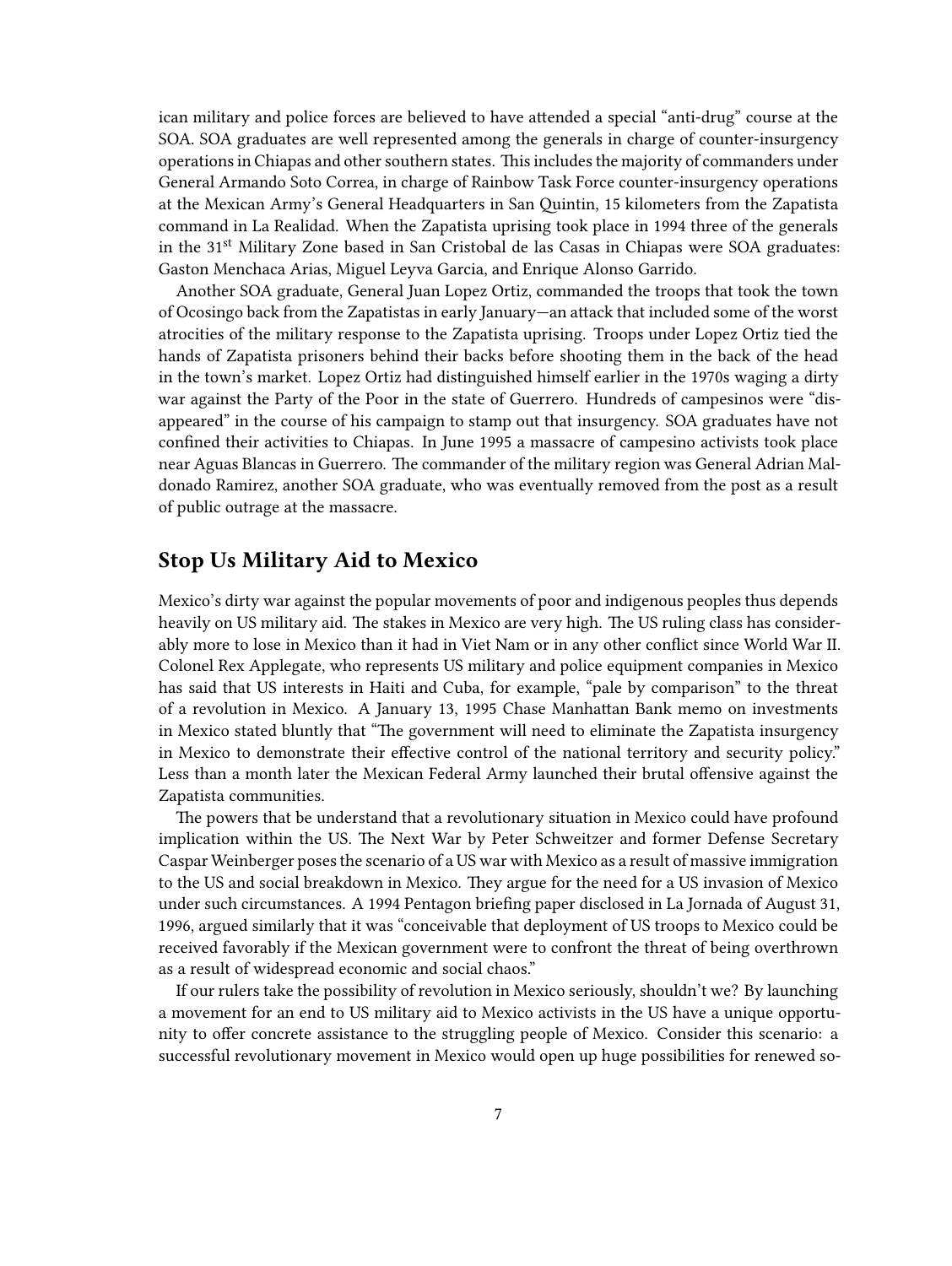cial struggles in the US. Attempts by the US to stop the movement of immigrants across the US-Mexican border will very likely inflame social struggles on the border. A successful revolution in Mexico would also be a signal to the rest of Latin America and indeed the whole world that US imperialism can be beat. Attempts by the US to intervene militarily in Mexico would very likely raise contradictions within the US Armed Forces and within the poor and people of color communities whose sons and daughters fill their ranks. Opposition now to military aid to Mexico would lay the foundation for future struggles against direct US military intervention in Mexico.

Such a campaign should begin with education. We need to go to schools and churches and educate our communities about the uses of US military aid to Mexico. But one of the most effective tools for educating people is action. We need to get into the streets, demonstrating at Federal Buildings, Mexican Consulates, the offices of Senators and Congressional representatives and the corporate offices of weapons contractors even if at first our numbers are small. We need to make US military aid to Mexico an issue in the minds of the people by using our own media but also by capturing the attention of the capitalist media through demonstrations, direct actions, and acts of civil disobedience aimed at the responsible parties. There exists both the potential and a crying need to build a mass movement against US military aid to Mexico. It is our responsibility to make it happen.

This article relies heavily on information from "The Slippery Slope, US Military Moves Into Mexico," an excellently-researched, four-part series of articles by S. Brian Wilson. These articles are available on the internet at: www.nonviolence.org or from the Mexico Committee, Bill Motto VFW Post 5888, P.O. Box 664, Santa Cruz, CA 95061 Tel.: (408) 429–8345